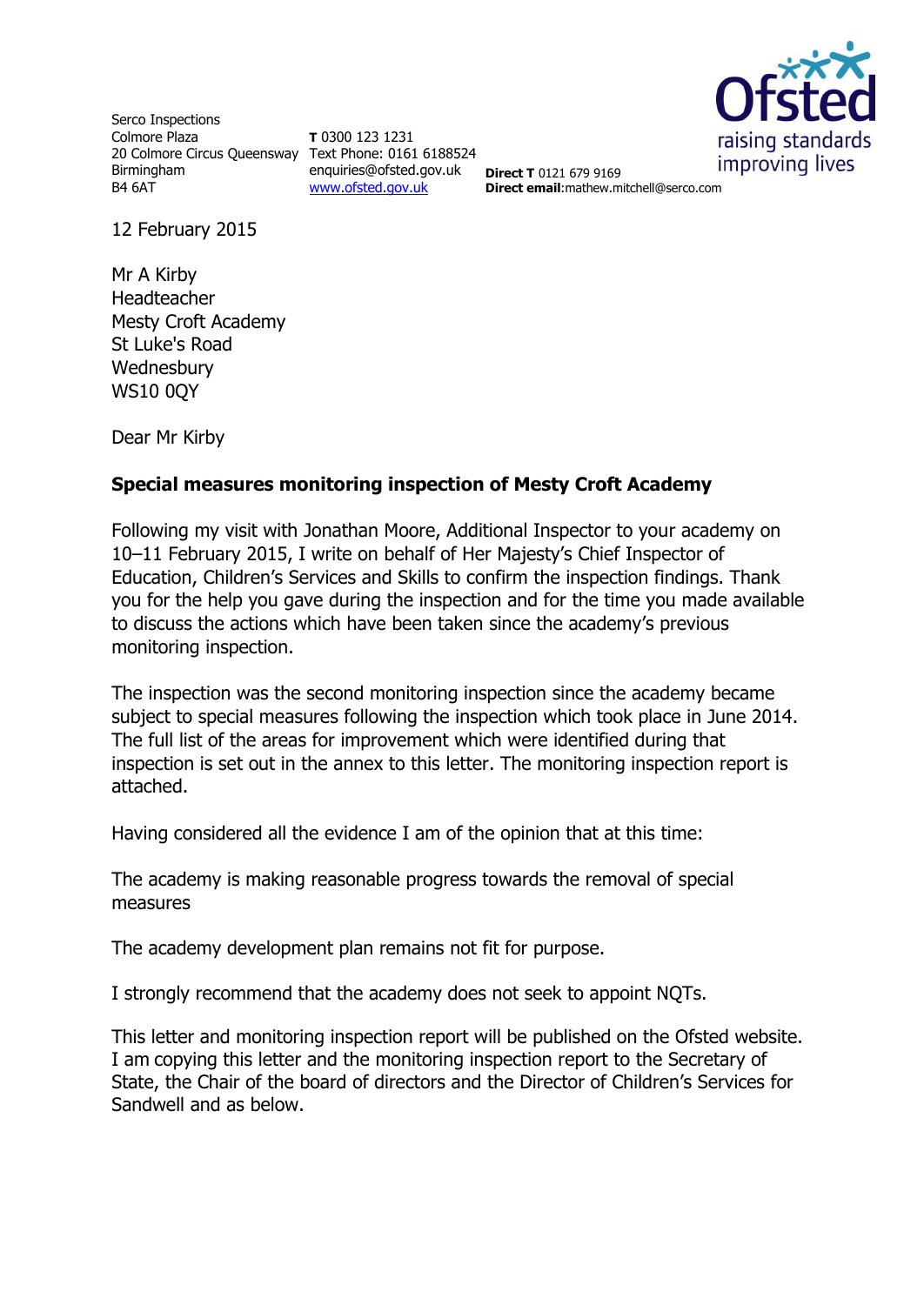

Yours sincerely

Brian Cartwright **Her Majesty's Inspector**

The letter should be copied to the following:

- **Appropriate authority Chair of the Governing Body/Interim Executive Board Local authority (including where a school is an academy)**
- Local authority (including where a school is an academy)<br>■ For the Secretary of State use the following email address:
- For the Secretary of State use the following email address: [CausingConcern.SCHOOLS@education.gsi.gov.uk](mailto:CausingConcern.SCHOOLS@education.gsi.gov.uk)
- Contractor providing support services on behalf of the local authority where appropriate
- $\blacksquare$  Diocese for voluntary aided and voluntary controlled schools
- The Education Funding Agency (EFA) if the school has a sixth form
- DfE Academies Advisers Unit [\[open.FREESCHOOLS@education.gsi.gov.uk\]](mailto:open.FREESCHOOLS@education.gsi.gov.uk) for academies, free schools, UTCs and studio schools
- The person or body responsible for appointing foundation governors if the school has a foundation
- The lead and team inspectors.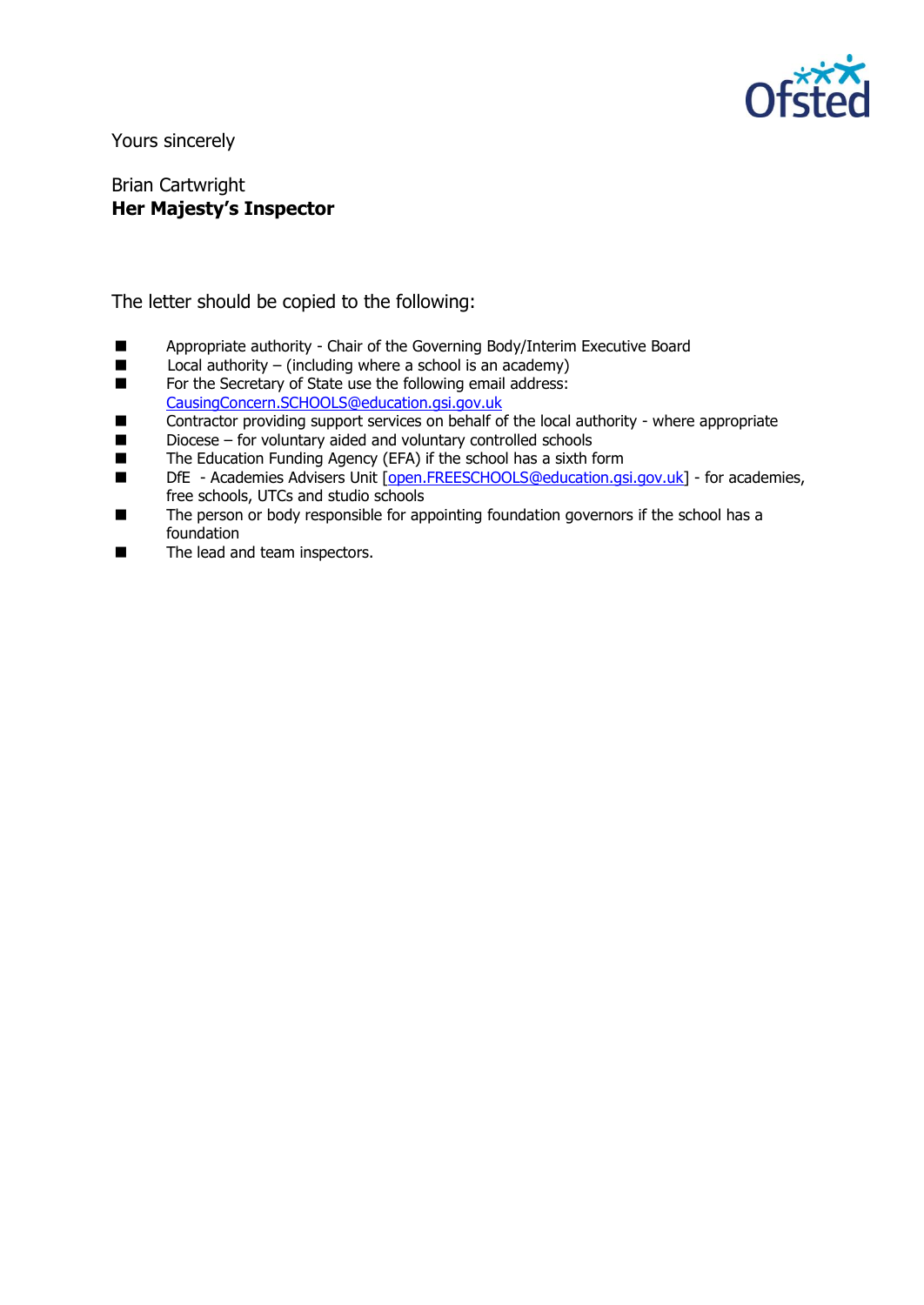

# **Annex**

# **The areas for improvement identified during the inspection which took place in June 2014**

- Ensure teaching enables all groups of pupils to make at least good, and where necessary very rapid progress, so that attainment is at least average in all year groups for reading, writing and mathematics by making sure teachers:
	- accurately identify the learning needs of individual pupils
	- match targets and learning activities to pupils' needs
	- ensure targets and activities are sufficiently challenging
	- show pupils clearly how well they are doing, give precise guidance on how they can improve and ensure pupils act upon the advice given.
- Close the gaps in attainment between pupils who are eligible for the pupil premium, more-able pupils, disabled pupils and those with special educational needs and their classmates in reading, writing and mathematics by:
	- tracking the progress and attainment of all pupils precisely and focusing teaching on closing gaps
	- making comparisons between different groups in the academy and with pupils nationally so that all pupils achieve as well as they can
	- identifying pupils who are falling behind and taking immediate action to help them catch up
	- checking that all additional help given is having sufficient impact.
- Increase the impact of the academy's actions on reducing the absence rates of pupils who are eligible for the pupil premium, disabled pupils and those with special educational needs so that attendance for all groups of pupils is at least at the national level.
- **IMPROVE THE IMPROPE THE IMPROPE THE IMPROVE THE IMPROVE THE IMPROVE THE IMPROVE THE IMPROVE THE IMPROVER IMPROVER** of pupils by making sure that:
	- lessons in mathematics, writing and reading are sequenced in a way that systematically builds pupils' skills and understanding
	- performance targets for teachers reflect ambitious expectations for attainment and progress
	- teachers have the skills needed to understand and meet all pupils' learning needs in reading, writing and mathematics
	- checks on teaching are rigorous and use evidence from pupils' books and information from the academy's tracking system to make accurate judgements about its quality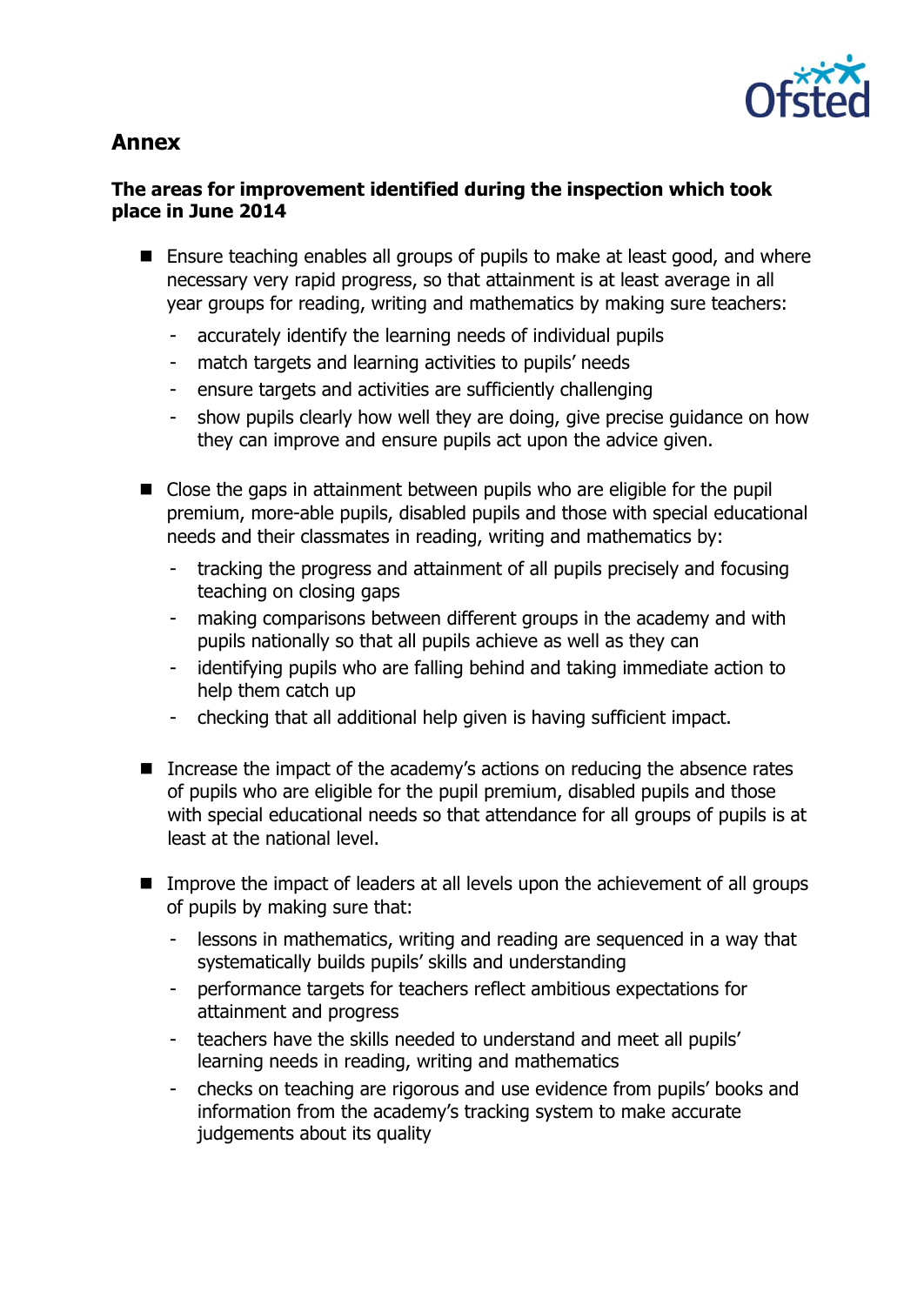

- leaders use these checks to give teachers specific guidance on how to improve pupils' learning and routinely check that teachers have followed this advice.
- **IMPROVE THE EFFECT INCOCES** of the board of directors in ensuring that all groups of pupils achieve well by making sure that directors:
	- use information about pupils' achievement in the academy and nationally to build an accurate picture of the quality of teaching and pupils' achievement
	- know about the achievement of different groups of pupils, particularly those who are eligible for the pupil premium, more-able pupils, disabled pupils and those with special educational needs
	- challenge leaders rigorously where they identify possible underachievement
	- ensure that decisions about salary increases for all staff are linked to how well pupils achieve.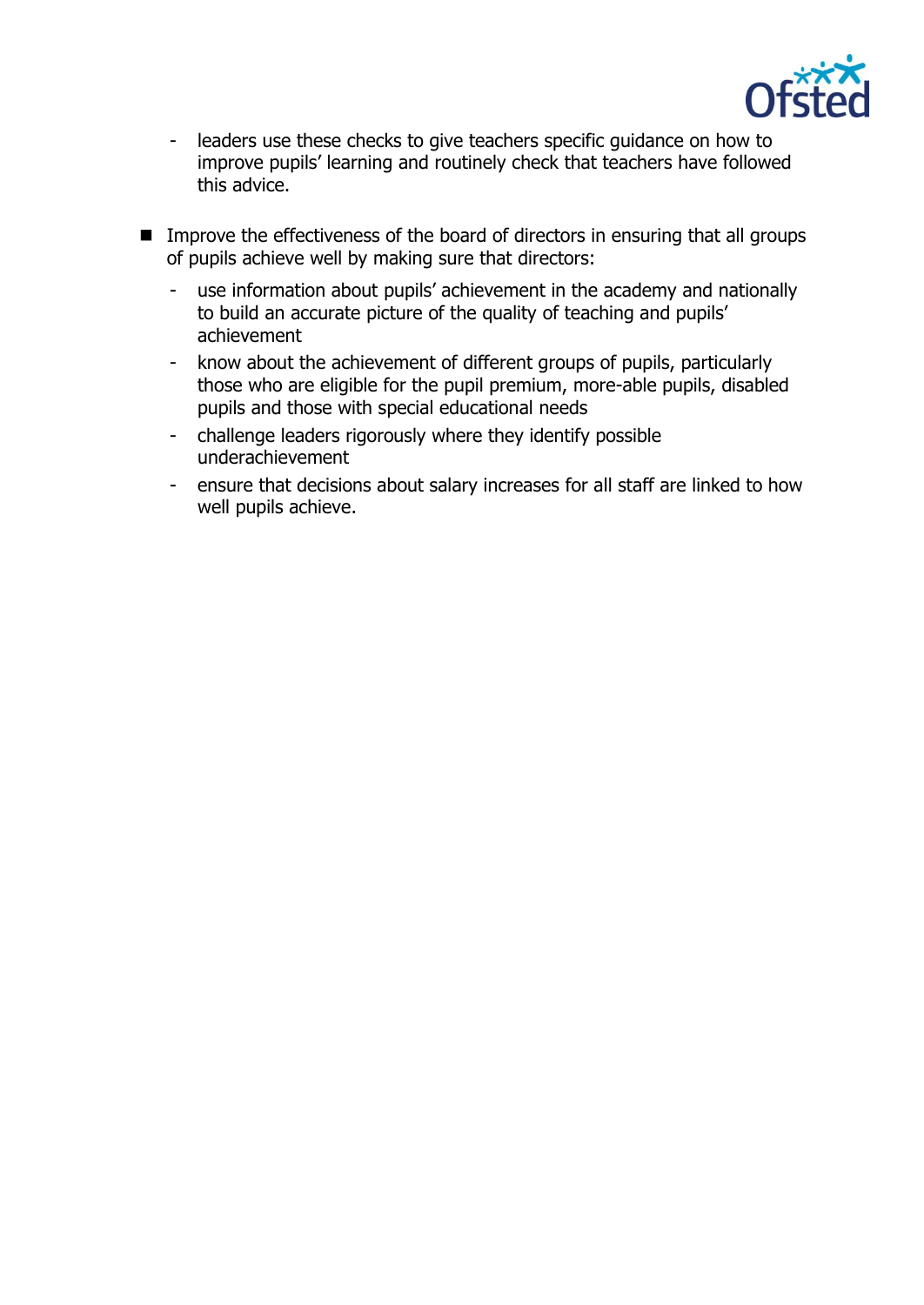

## **Report on the second monitoring inspection on 10-11 February 2015**

#### **Evidence**

Inspectors observed the academy's work, scrutinised documents and met with the head and deputy head teacher, other senior leaders and middle managers, teachers, some parents, members of the board of directors and spoke with the head of the supporting primary school. Inspectors visited 19 lessons, scrutinised pupils' work, looked at records of meetings, development plans and records of directors meetings.

## **Context**

There have been no changes to staffing or the academy status.

## **Achievement of pupils at the academy**

Pupils' achievement in lessons and in their work shows signs that the decline in standards has been arrested. Academy internal assessment data shows attainment gaps between different groups of learners, particularly disadvantaged pupils and other pupils, are now stable for most years and for most subjects.

## **The quality of teaching**

Inspectors' observations show a measurable improvement in teaching since the previous inspection, in that no inadequate teaching over time was evident at this visit. In the majority of lessons, teachers are assigning tasks of differing difficulty to pupils according to pupils' prior academic attainment. In some lessons, those tasks are not challenging enough or given early enough to maximise progress, especially for the most-able pupils.

In mathematics, as a matter of routine, there are three levels of 'challenge', and often pupils can choose which one. Work in their books, however, suggests that much of the time it is not challenging enough, because pupils are getting all the tasks correct. The mathematics leader has spotted this and is training teachers to 'sign-off' pupils as mastering a skill without the need for extensive repetition. The changes to the academy-wide approach to reading and writing are too recent to detect significant impact. Nevertheless the volume of writing is increasing, especially since the start of this term, and there are signs of improving quality. Because teachers are now using 'topic' content as a stimulus for writing, for example in science, pupils are enjoying writing much more. This was evident in a Year 2 class where pupils were writing about owls, having had the excitement of actually seeing a tame eagle owl that had been brought into the academy. They were trying very hard to make a 'facts about owls' report, using their own experience and readingage adapted information sheets. Writing for pleasure is a major step forwards because of its potential to quickly raise writing standards over time.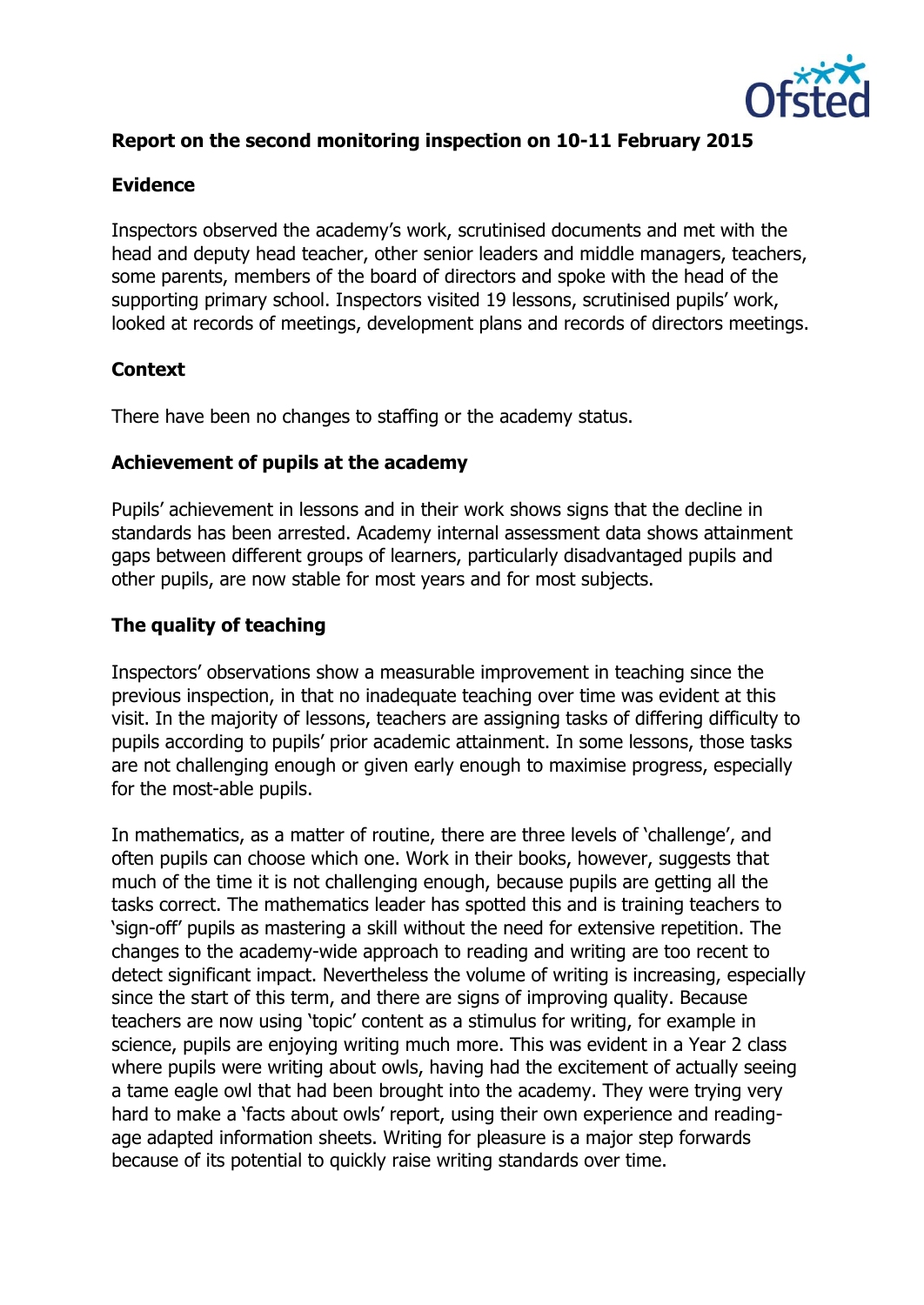

## **Behaviour and safety of pupils**

The overall attendance of pupils is rising slowly, with the attendance of some vulnerable groups improving quickly. Persistent absence is reducing and the academy has referred some families to court to address serious unauthorised absence. In lessons, pupils of all ages are particularly good at getting on with their work and take responsibility for their own and others' learning very seriously. Break and lunchtimes are lively and good natured. Pupils continue to adopt safe practices and the opportunities for play and socialising contribute well to pupils' overall good social, moral and physical development.

## **The quality of leadership in and management of the academy**

The capacity of the academy to secure improvement unaided by external partners remains weak. The directors have dispensed with the services of an independent school improvement partner and not replaced that function. The academy development plan is predominantly about provision and still lacks sufficiently clear time-limited performance measures. In combination it means directors are not able to see if the provision is bringing about better outcomes and now they do not have an independent view to guide them. The minutes of the December 2014 teaching and learning sub-committee commented that 'the only thing lacking at the moment is data'. Both the chair and vice chair of that committee were not in attendance due to illness. Minutes of the meetings of board of directors show little challenge to academy leaders.

Directors are not addressing the recommendations of the review of governance quickly enough. For example, suggestions from several external observers to reconstitute and streamline the structure of the board have not been taken up although they are 'thinking about it'. Any reduction in numbers is being left to 'natural wastage' because there is no clear long-term strategic plan for the structure and governance of the academy. As a consequence, the board of directors is liable to make sudden changes of policy, based on well-meant suggestions, rather than based on evaluative analysis of what is needed to meet the requirements of the plan. For example, the directors are thinking of restructuring the way support staff operate, but there is no clear formal evaluation of why that might be necessary, or the objectives that should be met as a result. Teachers do not know what the academy's vision is, although directors have reviewed the mission statement.

It is not clear whether directors are receiving the (good) reports of middle managers. The minutes record a comment that 'directors do not need to know everything about the academy', which raises concerns about how well some directors understand their statutory responsibility to hold the academy to account. For example, some formal academy policies contain recommendations that have not been adopted in practice, and directors were unable to explain why.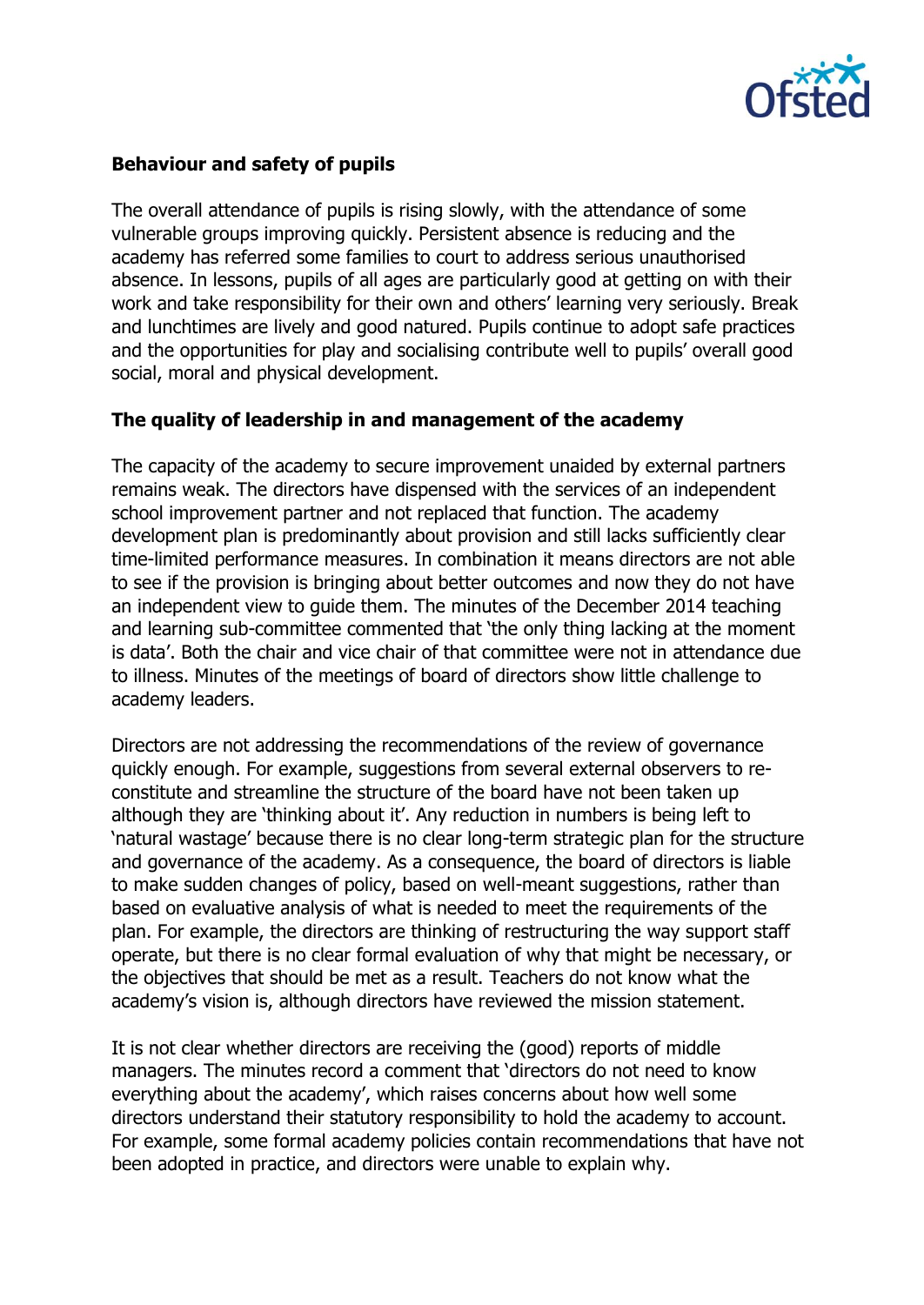

There are some emerging strengths in the day-to-day leadership of the academy. The good co-ordination by the deputy head of teacher training and visits to Manor Primary has helped teachers recognise that support is available, pertinent and relevant to their own practice. Middle leaders are now regularly monitoring and evaluating teaching and learning of English and mathematics. These evaluations are at a detailed class-by-class level and contain evidence-based suggestions for improvement. The evaluations are informative and should provide strategic leaders with a detailed and ongoing measure of teaching quality over time. They also identify the learning and progress of disadvantaged pupils and those with disabilities and special educational needs. There is a new assessment and tracking system in place which shows the attainment of all pupils, and group of pupils, at each assessment point. The system still needs pre-populating with pupils' starting points, so that teachers can compare current pupil attainment with what it ought to be.

A new mathematics curriculum has started, designed to improve progression through the year groups over time. A review of the teaching of writing has driven a change to the previous approach, resulting in a noticeable increase in the amount of writing pupils are now doing on a daily basis. A similar rethink on reading has led to a brand new reading scheme designed to connect early years better with Key Stage 1, and provide a whole-academy reading scheme to help drive up reading standards consistently.

## **External support**

The partnership with Manor Primary school in Wolverhampton is helping to engage teachers with pertinent professional development; the impact of this is clear in a common approach to marking, of generally good planning of lesson activities to match the prior attainment of pupils, and a sense of common purpose across the academy through shared planning and training sessions.

Please send this letter to relevant ISP

**Once the academy has had 24 hours to report any factual inaccuracies**, the post-inspection letter is copied as appropriate to the following:

- Appropriate authority Chair of the Governing Body/Interim Executive Board
- $\Box$  Local authority (including where a school is an academy)
- For the Secretary of State use the following email address: [CausingConcern.SCHOOLS@education.gsi.gov.uk](mailto:CausingConcern.SCHOOLS@education.gsi.gov.uk)
- Contractor providing support services on behalf of the local authority where appropriate
- The Education Funding Agency (EFA) if the school has a sixth form– for academies use the following email address: [ACADInspectionReports@ypla.gov.uk](mailto:ACADInspectionReports@ypla.gov.uk)
- The Education Funding Agency (EFA) if the school is a non-maintained special school [\[hns.efa@education.gsi.gov.uk\]](mailto:hns.efa@education.gsi.gov.uk)
- Diocese for voluntary aided and voluntary controlled schools
- DfE Academies Advisers Unit [\[open.FREESCHOOLS@education.gsi.gov.uk\]](mailto:open.FREESCHOOLS@education.gsi.gov.uk) for academies, free schools, UTCs and studio schools